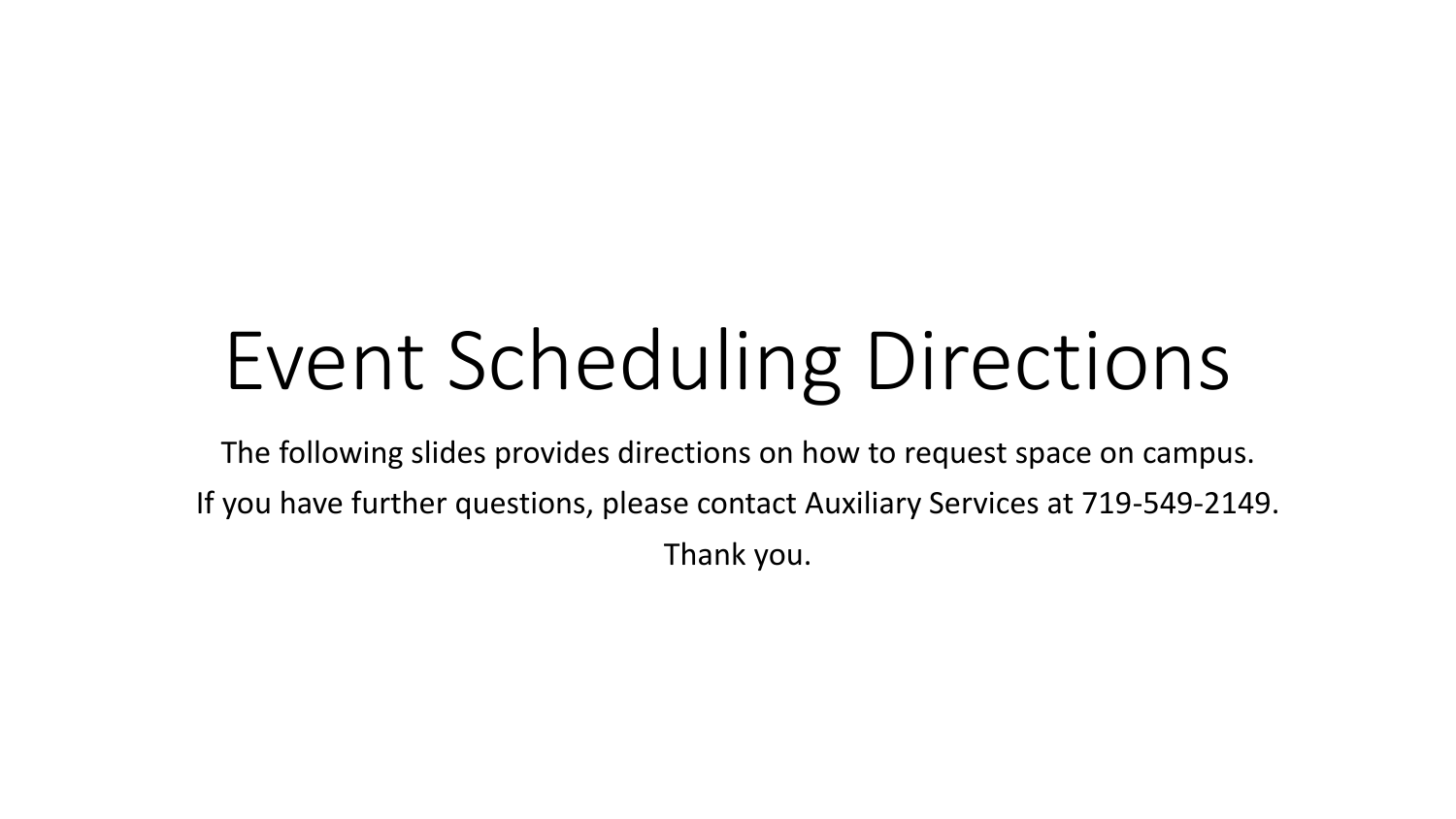1) Please click on the link on the Event Scheduling website page or go to the website: [https://ems.csupueblo.edu](https://ems.csupueblo.edu/)

|                                     | <b>COLORADO</b>                    |                                | INFO FOR $\sim$                                                                                                                                                                          | APPLY <b>Z</b>   | GIVE <b>if</b>     | <b>VISI</b> |
|-------------------------------------|------------------------------------|--------------------------------|------------------------------------------------------------------------------------------------------------------------------------------------------------------------------------------|------------------|--------------------|-------------|
|                                     | <b>UNIVERSITY</b><br><b>PUEBLO</b> | <b>ABOUT</b>                   | <b>ADMISSIONS</b>                                                                                                                                                                        | <b>ACADEMICS</b> | <b>STUDENT LIF</b> |             |
| <b>Auxiliary Services</b>           | Home                               | Auxiliary Services             | Event Scheduling                                                                                                                                                                         |                  |                    |             |
| <b>Bookstore</b>                    |                                    | <b>Event Scheduling</b>        |                                                                                                                                                                                          |                  |                    |             |
| Childcare                           |                                    |                                | Welcome to Event Scheduling at Colorado State University - Pueblo. We facilitate space                                                                                                   |                  |                    |             |
| <b>Meeting and Event Space</b>      |                                    |                                | reservations and manage the Event Management Software (EMS). Colorado State University                                                                                                   |                  |                    |             |
| <b>Event Scheduling</b>             |                                    |                                | - Pueblo hosts events for many different student, faculty, staff and external clients. There are<br>many event held on campus that include meetings, guest speakers, concerts, weddings, |                  |                    |             |
| <b>Dining Services</b>              | your event.                        |                                | quinceaneras and conferences. Space is limited so please click the link below to schedule                                                                                                |                  |                    |             |
| Lost and Found                      |                                    |                                |                                                                                                                                                                                          |                  |                    |             |
| <b>Meal Plans</b>                   |                                    |                                |                                                                                                                                                                                          |                  |                    |             |
| <b>OUC Renovation</b>               |                                    |                                | <b>SCHEDULE AN EVENT</b>                                                                                                                                                                 |                  |                    |             |
| Parking                             |                                    |                                |                                                                                                                                                                                          |                  |                    |             |
| <b>Residence Life &amp; Housing</b> |                                    |                                |                                                                                                                                                                                          |                  |                    |             |
| <b>Student ID Cards</b>             |                                    |                                |                                                                                                                                                                                          |                  |                    |             |
| <b>ThunderBucks</b>                 |                                    |                                |                                                                                                                                                                                          |                  |                    |             |
| <b>Contact Us</b>                   |                                    |                                |                                                                                                                                                                                          |                  |                    |             |
|                                     |                                    |                                |                                                                                                                                                                                          |                  |                    |             |
|                                     |                                    | <b>Pride of the Pack Event</b> |                                                                                                                                                                                          |                  |                    |             |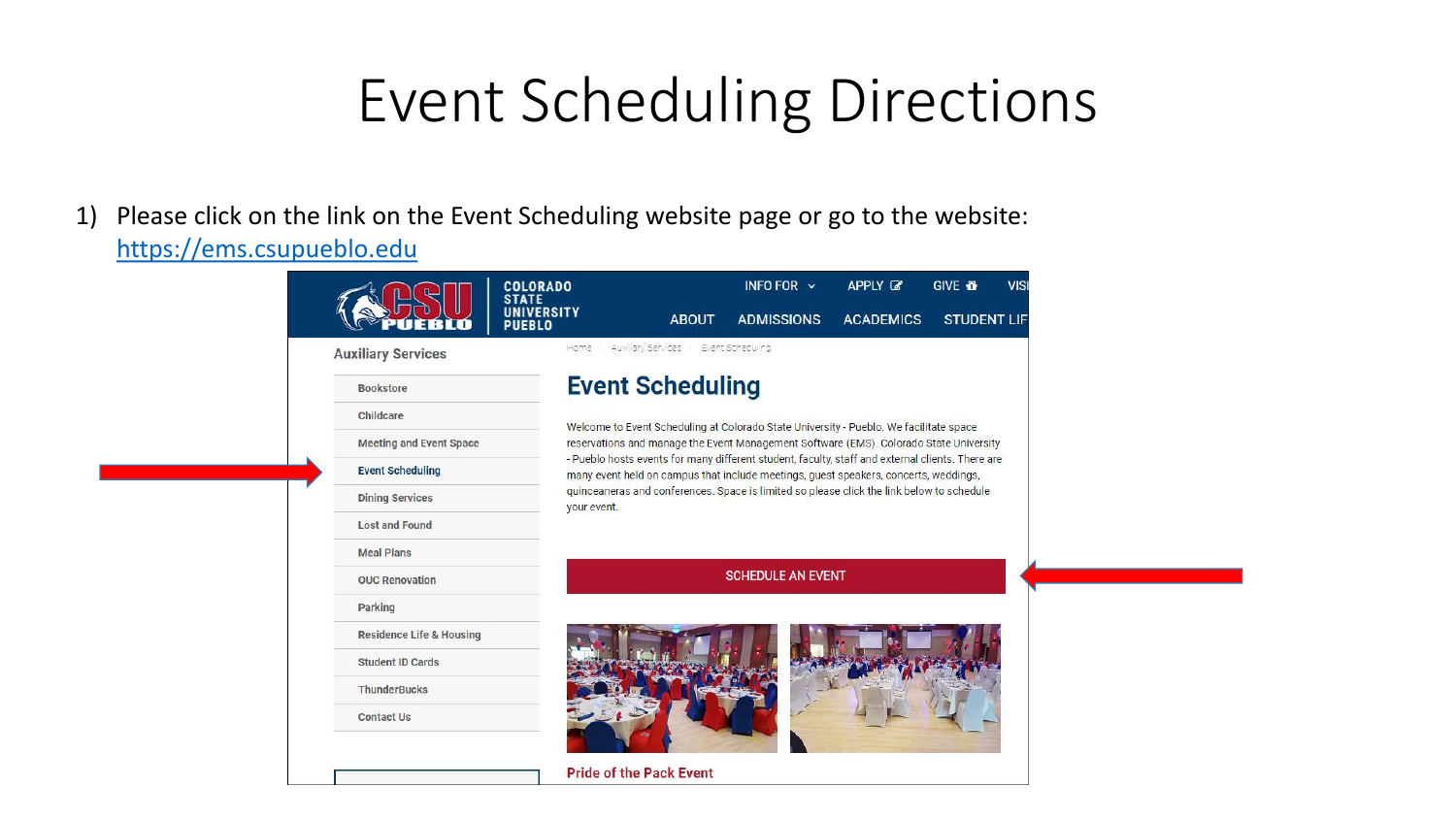2) – Select CREATE A REQUEST in the upper left hand corner.

| <b>※ ems</b>                                                                    | Virtual EMS                                                      |                       |
|---------------------------------------------------------------------------------|------------------------------------------------------------------|-----------------------|
| <b>A</b> HOME                                                                   | <b>MY HOME</b><br><b>SITE HOME</b>                               |                       |
| 凿<br>CREATE A REQUEST<br><b>BROWSE</b><br><b>N</b> EVENTS<br><b>Q</b> LOCATIONS | Sign In<br>Welcome, Guest.<br>User Id *<br>Password *<br>Sign In | <b>Request A Room</b> |
|                                                                                 |                                                                  |                       |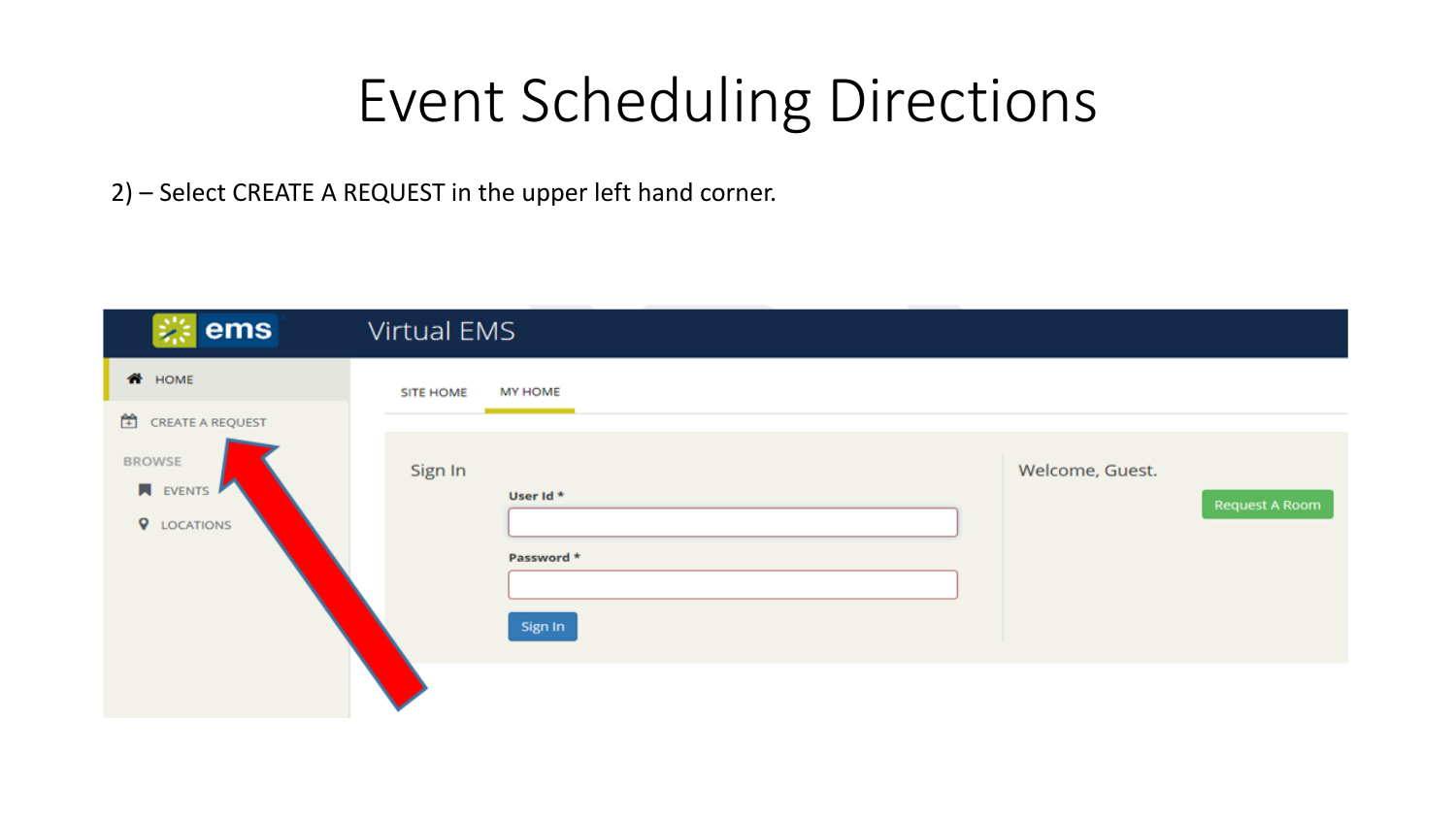3) – Fill in the date and time of the event.

| ems<br>$\frac{1}{2}$ $\frac{1}{2}$ $\frac{1}{2}$ $\frac{1}{2}$ $\frac{1}{2}$ | Request Form      |                                       |
|------------------------------------------------------------------------------|-------------------|---------------------------------------|
| x Room Request <b>O</b>                                                      |                   |                                       |
| New Booking for Fri Oct 13, 2017                                             |                   |                                       |
| Date & Time                                                                  |                   | <b>Selected Rooms</b>                 |
| Date<br>雦<br>Fri 10/13/2017                                                  | <b>Recurrence</b> | Your selected Rooms will appear here. |
| <b>Start Time</b><br><b>End Time</b><br>$\circ$<br>9:00 AM<br>8:00 AM        | $\odot$           |                                       |
| <b>Let Me Search For A Room</b><br>$\bullet$                                 | $\mathbf{\alpha}$ |                                       |
| Locations<br>(no preference)                                                 | <b>Add/Remove</b> |                                       |
|                                                                              | Search            |                                       |
| <b>I Know What Room I Want</b><br>$\bullet$                                  |                   |                                       |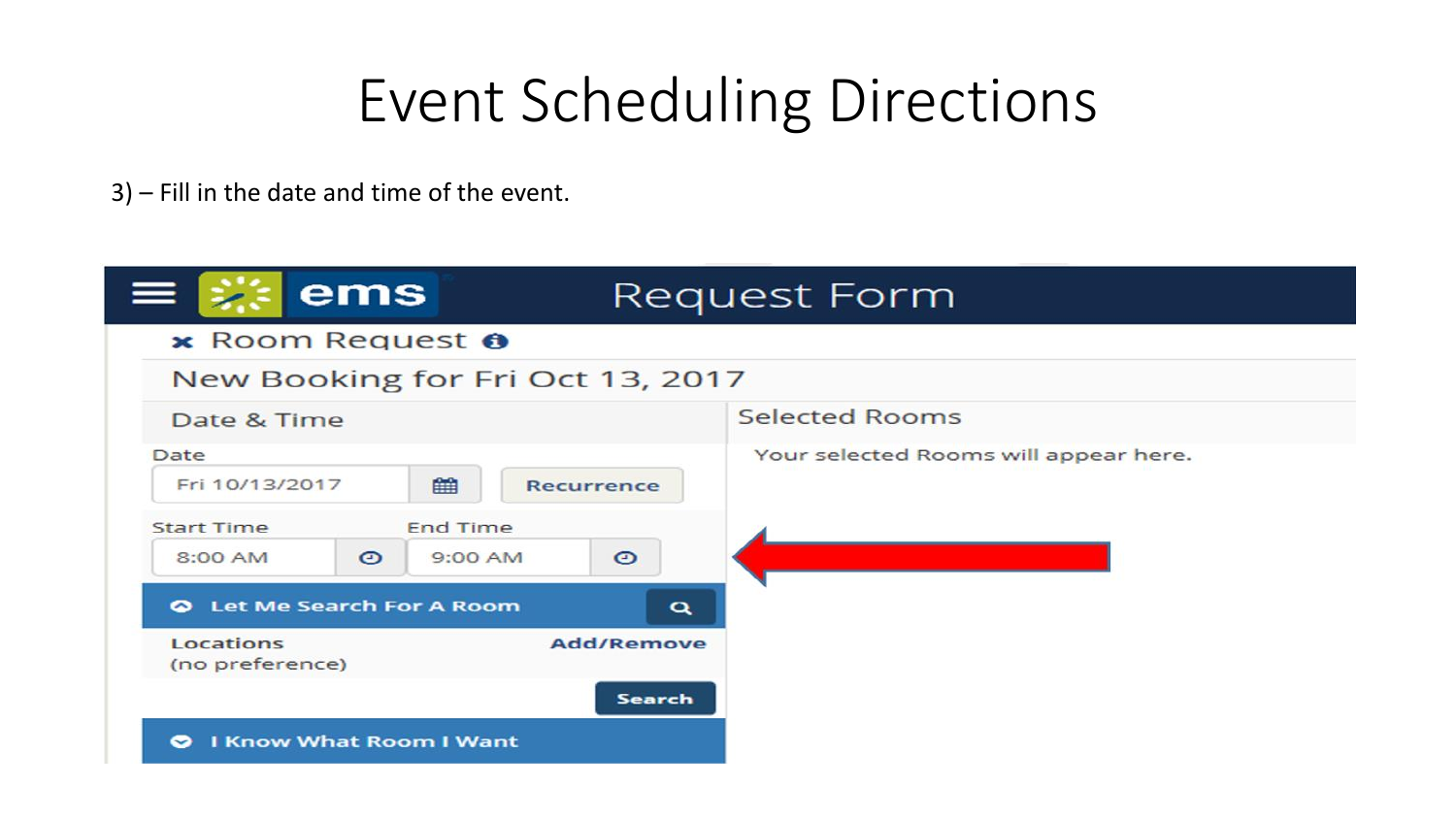4) – To search for a room, select which building location you would like your event to occur in by selecting the Add/Remove link. Then add the building to your search and select the search icon.

| $z = 5$                             | ems                                   |                          | Request Form                          |
|-------------------------------------|---------------------------------------|--------------------------|---------------------------------------|
|                                     | x Room Request <sup>o</sup>           |                          |                                       |
|                                     | New Booking for Fri Oct 13, 2017      |                          |                                       |
| Date & Time                         |                                       |                          | <b>Selected Rooms</b>                 |
| Date<br>Fri 10/13/2017              | 自由                                    | <b>Recurrence</b>        | Your selected Rooms will appear here. |
| <b>Start Time</b><br><b>8:00 AM</b> | <b>End Time</b><br>$\circ$<br>9:00 AM | $\circ$                  |                                       |
| $\bullet$                           | <b>Let Me Search For A Room</b>       | $\overline{\phantom{a}}$ |                                       |
| Locations<br>(no preference)        |                                       | <b>Add/Remove</b>        |                                       |
|                                     |                                       | Search                   |                                       |
| $\bullet$                           | <b>I Know What Room I Want</b>        |                          |                                       |

**OR** If you know which room you want select the building, room name and select the search icon.

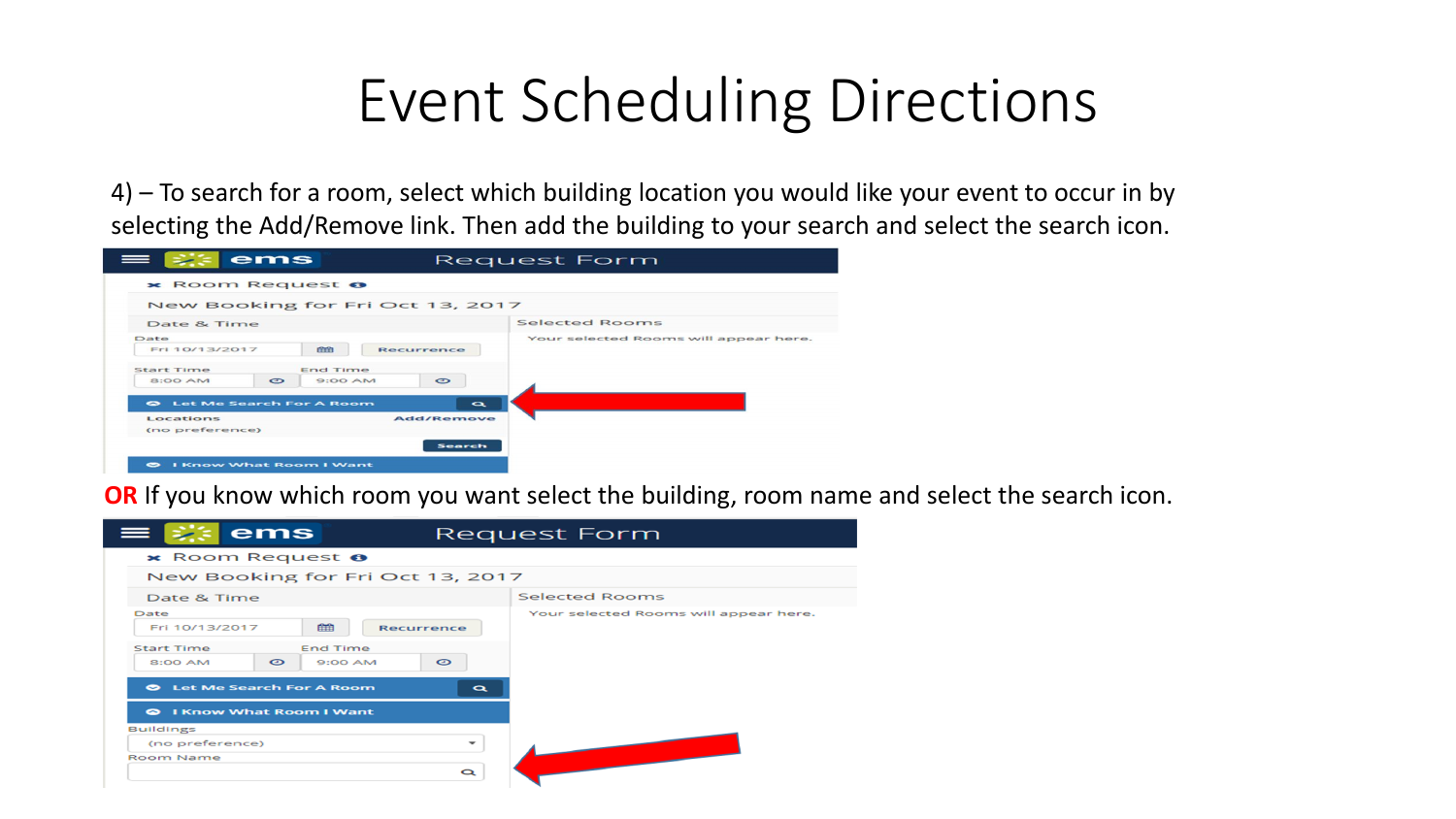### 5) – Select Request Details at the top of the page.

| ems<br>$\equiv$         | Request Form | $\bullet$                             | Welcome, Guest.       |
|-------------------------|--------------|---------------------------------------|-----------------------|
| x Room Request 0        |              | <b>Request Details</b><br>Room Search | <b>Create Request</b> |
| <b>Request Details</b>  |              |                                       |                       |
| <b>Event Details</b>    |              |                                       |                       |
| Event Name*             | Event Type * | w.                                    |                       |
| <b>Customer Details</b> |              |                                       |                       |
| Customer*               |              |                                       |                       |
| 1st Contact Name *      |              |                                       |                       |
| Phone <sup>*</sup>      | Mobile       |                                       |                       |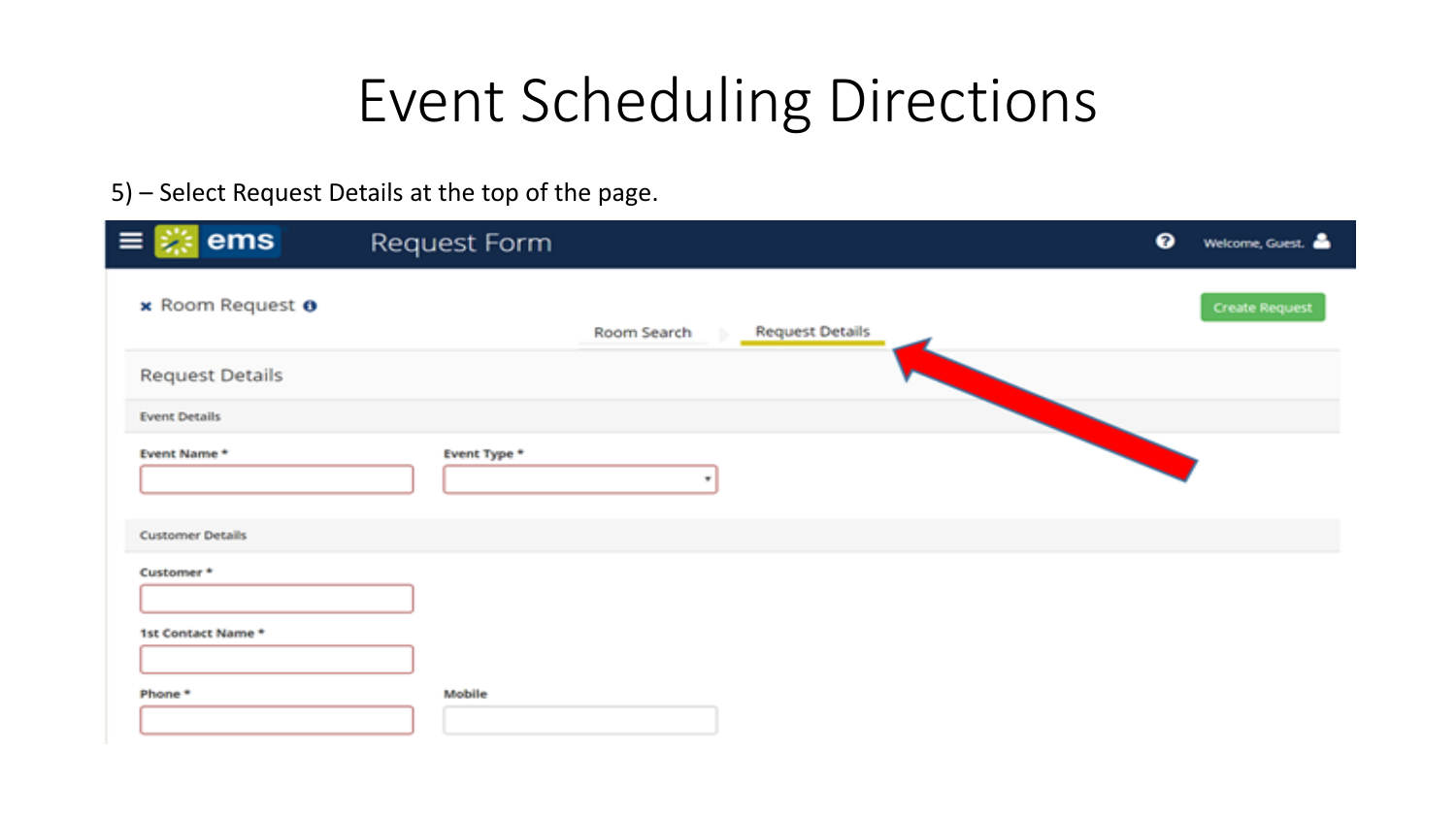#### 6) – Enter the required information in the appropriate field.

- 
- 
- 
- d) 1<sup>st</sup> contact name person CSU-Pueblo will contact
- 
- f) 1<sup>st</sup> contact email address
- 
- **a) Event name h) Do you need catering at your event?**
- **b) Event type i) Have you contacted the catering office?**
- **c) Customer (group or individual name) j) Room set-up information / equipment needed / special services**
	- **st contact name – person CSU-Pueblo will contact k) Does the event require extended hours? (before 8:00 a.m. or after 5:00 p.m.)**
- **e) Phone number for contact person l) If applicable, CSU-Pueblo account number**
	- **m)** Estimated number of event participants
- **g) Detailed description of the event n) Person completing this request / contact information**

#### **o) Terms and conditions**

| ems<br>$=$              | Request Form |             |                        | $\bullet$ | Welcome, Guest.       |
|-------------------------|--------------|-------------|------------------------|-----------|-----------------------|
| x Room Request <b>O</b> |              | Room Search | <b>Request Details</b> |           | <b>Create Request</b> |
| <b>Request Details</b>  |              |             |                        |           |                       |
| <b>Event Details</b>    |              |             |                        |           |                       |
| Event Name *            | Event Type * |             |                        |           |                       |
| <b>Customer Details</b> |              |             |                        |           |                       |
| Customer *              |              |             |                        |           |                       |
| 1st Contact Name *      |              |             |                        |           |                       |
| Phone *                 | Mobile       |             |                        |           |                       |